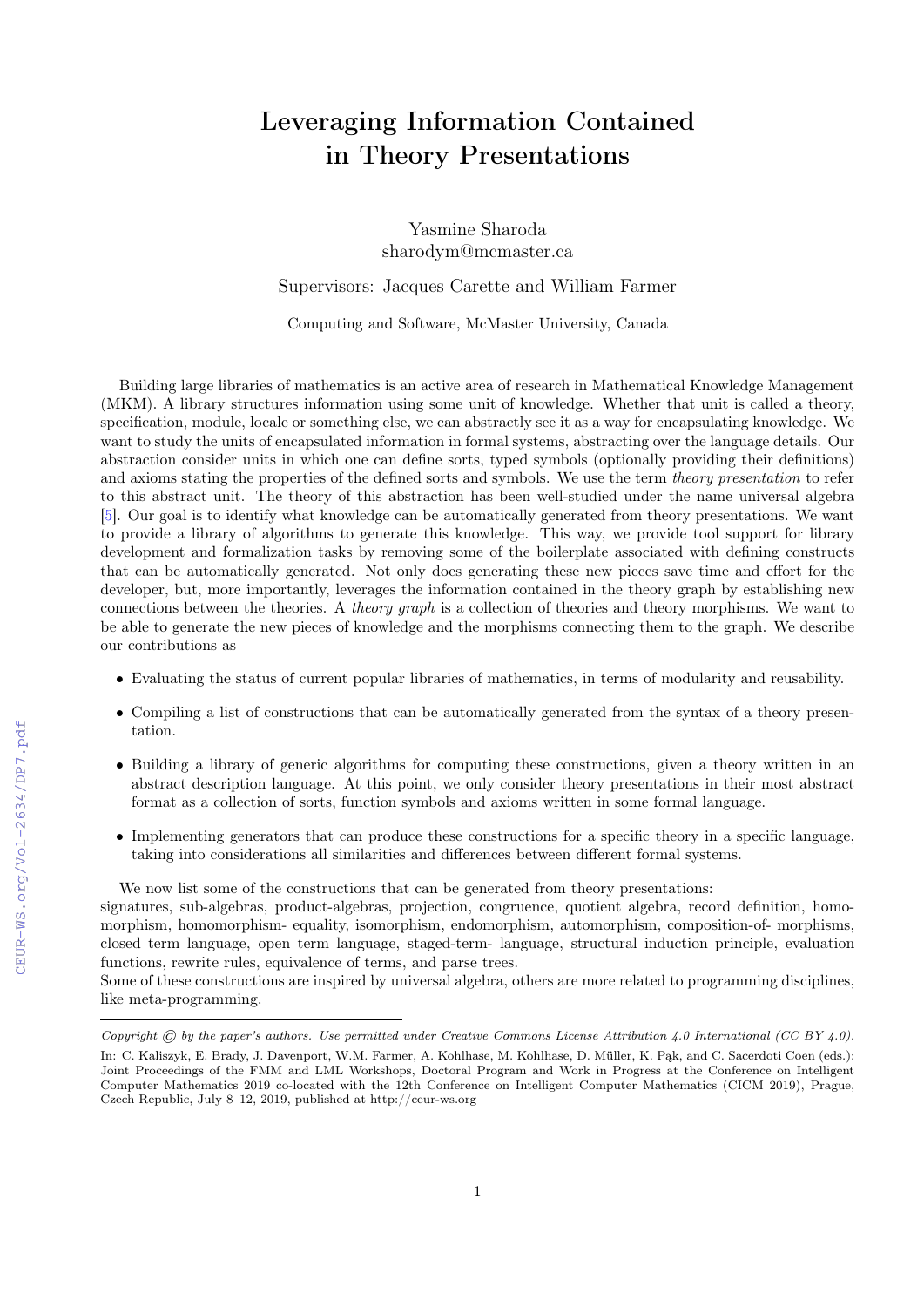## Approach

We are interested in syntactically manipulating theory presentations, in their most abstract form. To achieve a high level of abstraction, we use MMT [\[3\]](#page-2-0) as a data description language (DDL). MMT is a foundation independent framework for managing mathematical knowledge. Knowledge is structured as a theory graph. Being foundation independent, it avoids the commitment to any specific logical foundation and allows the translation between the different ones. This makes it appealing to our research work as it enables us to abstract over language details, explore the minimal logic in which the different pieces of knowledge can be generated, and explore whether these pieces can be formalized in other logics.

After generating the different pieces of knowledge, we want to be able to translate them into different formal systems. Considering systems with very different foundations, like Isabelle/HOL and Agda. The first is based on HOL, while the second is based on dependent type theory. They have different representations of theories, yet the information contained in them is the same. For example, a Monoid theory consists of a sort, a point, a binary operation and three axioms. These pieces do not change based on the logic, but the way they are formalized does. We are interested in automating the generation of theories in different formal systems. For this, we aim to develop a feature model exploring the similarities and differences between the different systems. This feature model will be used to design generators from our abstract model to the different systems. This way, the information is generated once, and translated automatically to different representations.

## Evaluation

We use the MathScheme library [\[1\]](#page-1-0) to test our implementation of combinators to generate information. The library contains over 1000 axiomatic theories, defined by using the combinators introduced in [\[2\]](#page-1-1) and structured as a theory graph. To be able to use the library, we translate it into Mmt. The combinators used to build the library are interpreted as diagram level combinators [\[4\]](#page-2-1). Theories in the library have different foundations. Some theories are based on simple logics, like equational logic, but others are based on more expressive<sup>[1](#page-1-2)</sup> ones, like dependent type theory.

In conclusion, we aim at supporting the development of libraries by generating some related construction that can be made available by syntactic manipulation of theory presentations. As an outcome of our work, a user should be able to write something like

```
BooleanAlgebra := Theory {
 U : type ;
  * : (U, U) -> U;
  + : (U, U) -> U;
  --> : (U, U) -> U;0 : U;1 : U;compl : U \rightarrow U;axiom unipotent_-->_1 : forall x : U. (x --- x) = (1);....
}
generate ( termLang , simplify )
```
and then ask the system to evaluate simplify  $((x * y) + 1)$  without any extra effort to define the term language or simplification rules.

## References

- <span id="page-1-0"></span>[1] Jacques Carette, William M Farmer, Filip Jeremic, Vincent Maccio, Russell O'Connor, and Quang M Tran. The mathscheme library: Some preliminary experiments.  $arXiv$  preprint  $arXiv:1106.1862$ , 2011.
- <span id="page-1-1"></span>[2] Jacques Carette and Russell O'Connor. Theory presentation combinators. In International Conference on Intelligent Computer Mathematics, pages 202–215. Springer, 2012.

<span id="page-1-2"></span> $1_{\rm BV}$  expressivity we mean practical expressivity, in terms that information is expressed in a practical and convenient way